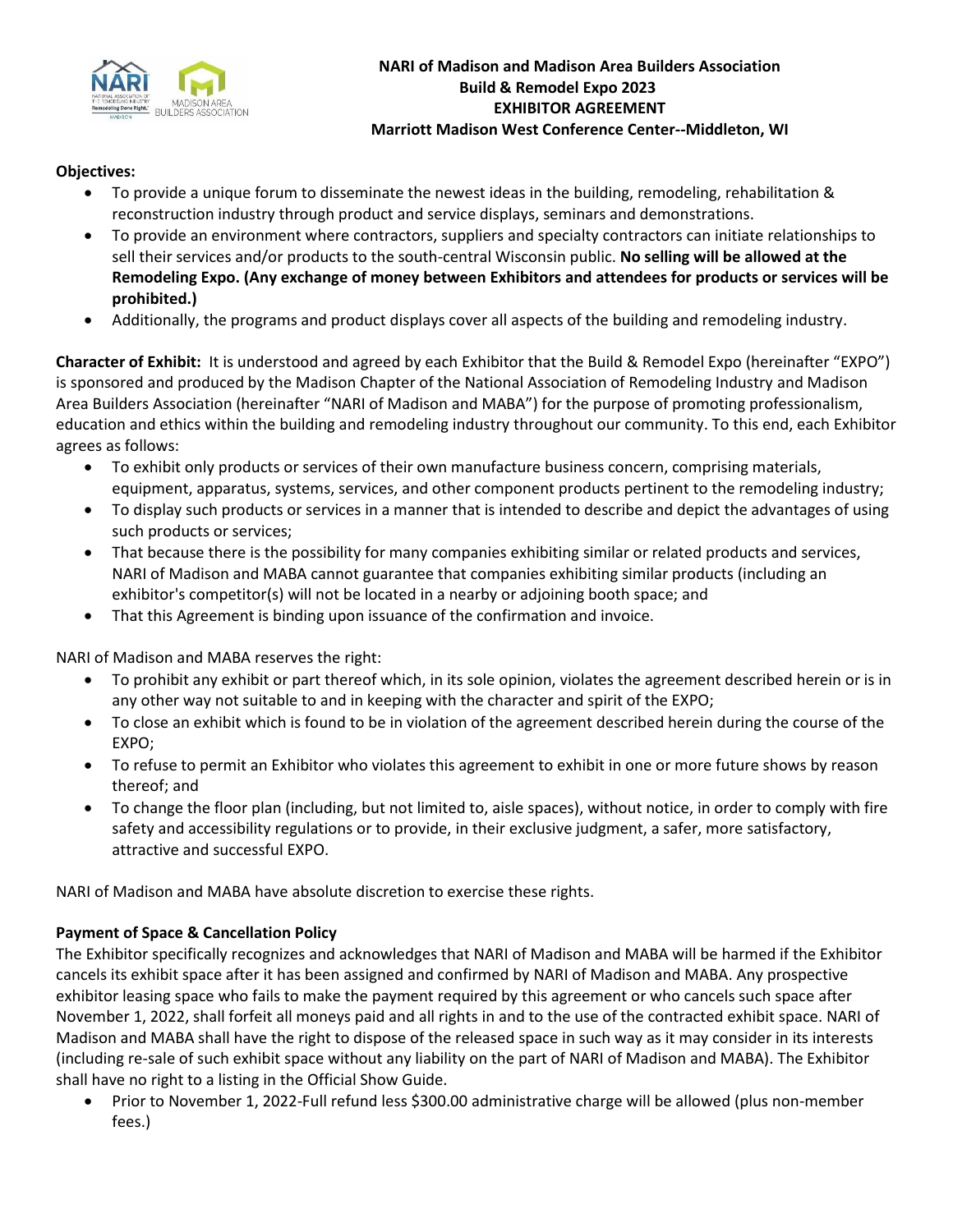- AFTER November 1, 2022--NO REFUNDS WHATSOEVER WILL BE ALLOWED. unless Expo is cancelled due to a pandemic as defined by the CDC and local government before event or approved by NARI and MABA Board of Directors prior to cancellation.
- Balance due upon receipt of invoice.
- ALL cancellations and/or requests for refunds must be made in writing to NARI of Madison.

Any Exhibitor who has not made full payment for its contracted Exhibit Space by December 25, 2022 may not be listed in the Official Show Guide.

## **Exhibit Regulations:**

NOTE: In order to provide a well-balanced, well-regulated, attractive, and successful EXPO, no exceptions to the following will be permitted. NARI of Madison and MABA reserve the right to enforce strict compliance with these Rules and Regulations, including closing an exhibit found to be in violation of these regulations.

- An Exhibitor may use the full area of its booth up to the maximum height allowed by the conference center.
- Any portion of an Exhibitor's back wall that extends above 8' high or any portion of an Exhibitor's sidewall that exceeds 3' must be finished off facing the neighboring booth. Such areas facing an adjoining booth may not display any company name, logos, or any other advertising. NARI of Madison and MABA will install drapery material, in such areas where NARI of Madison and MABA, in its sole discretion, deems it necessary.
- Marriott will provide pipe and drape for the back walls (full height) and side walls (half size) for any in-line booths. Peninsula booths will only be provided with pipe and drape on the back wall. Island booths will not be provided with pipe and drape.
- Heavy or high equipment such as tractors, trucks, earth moving machinery, cement mixers, scaffolding, roof trusses, elevators, cars, etc., will be assigned locations providing the necessary height and floor load support for their presentation. If displaying special equipment, exhibitor must follow fire laws and may require special move-in, move-out dates/times.
- The use of loud speakers, operating machinery, or any other apparatus that is of sufficient volume to annoy neighboring Exhibitors will not be permitted. Exhibitors using audio systems and/or live entertainment must keep amplification at conversational level. Failure to do so will result in the immediate discontinuation of all amplification. The use of speakers will be permitted only if they are within the confines of the contracted space and are facing inward and not toward the aisles. Adequate sound insulation must be built around the speakers to assure non-interference with neighboring Exhibitors. The sound from any and all audio presentations, equipment demonstrations, or any other booth activity must not spread beyond the immediate area of the display. Light and Laser shows or demonstrations must not project beyond the exhibitor's booth. Stages, if used, must face the inside of the booth in order to prevent the audience from blocking the aisles. In any event, Exhibitors planning the aforementioned demonstrations should plan them in such a way that the attendees watching the demonstrations do not block the aisles.
- Marriott Madison West must approve all dispensing or serving beverages or food from a booth. Individually sealed candy is permitted.
- No popcorn machines or dispensing of popcorn is allowed.
- Hanging or attaching of signs or any other booth equipment, materials or lighting from any parts of the Conference Center is not allowed.
- Exhibitor will pay the costs of the services of any structural engineer required by NARI of Madison and MABA in connection with an Exhibitor's exhibit.
- The design of double deck booths must comply with all Conference Center safety regulations. Floor plans for all multi-level or covered exhibits must be submitted for approval to the Conference Center Management at least 60 days in advance of the EXPO.
- Smoke and/or fog-producing machines may not be used at any time.
- Live animals of any kind (except handicapped servicing animals) are not allowed on the EXPO exhibit floor.
- No luggage carts or wheeled carts of any kind will be allowed on the exhibit floor during EXPO hours.
- Helium Balloons on exhibits, during EXPO hours, must be approved by Madison Marriott West prior to the opening of the EXPO. Helium balloons may not be given out to attendees during the EXPO.
- All booths must be staffed during all EXPO hours.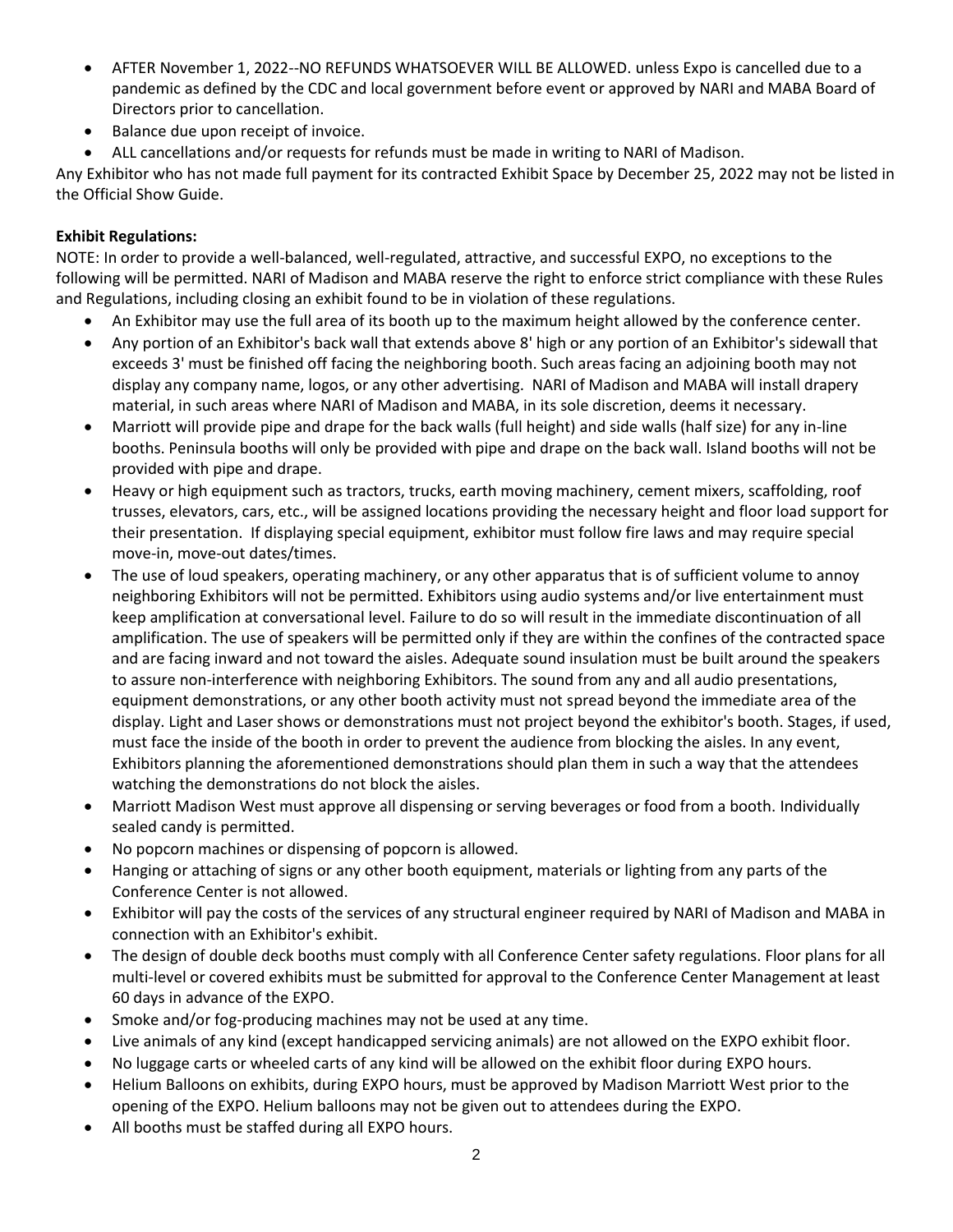**Musical Entertainment:** All live musical performances and all uses of recorded music must be licensed by the American Society of Composers, Authors & Publishers (ASCAP), Broadcast Music, Inc. (BMI) and any other agency responsible for licensing the music so performed. Recorded music includes, but is not limited to, records, tapes, compact disks, videotapes, or computer presentations with either featured or background music. Each Exhibitor who uses performances of live or recorded music agrees to indemnify and hold harmless NARI of Madison and MABA, and its officers, directors, employees, and agents from and against any and all claims, costs and expenses (including legal fees and expenses), demands, and liabilities of every kind with respect to breach of the representations and warranties contained in this paragraph.

## **Installation and Removal of Exhibits:**

- Any space not occupied or any booth not completely set up one hour before the event begins will be forfeited by the Exhibitor and this space may be re-assigned or used by NARI of Madison and MABA as it sees fit, without refund, unless arrangements for delayed occupancy have been made in writing in advance. Complete details regarding the installation and removal of exhibits are included in the Exhibitor Move-In Packet.
- No exhibits may leave the building at any time after installation until final closing of the EXPO unless special permission is obtained, in writing, from NARI of Madison and MABA.
- No exhibits may be removed from the building until all bills accruing against the Exhibitor are fully paid or the creditor has approved credit. In case of attachments or other legal proceedings affecting the exhibit, the exhibit shall forthwith become the property of NARI of Madison and MABA.
- Tear down of an Exhibitor's booth prior to the time indicated in the Exhibitor Move-In Packet will result in delayed registration for next year's show by 90 days. Exhibitor agrees to indemnify and hold NARI of Madison and MABA harmless from any and all liability, claims, or expenses of any kind whatsoever, including NARI of Madison and MABA's legal fees and costs, arising out of or in connection with such claims. Tear down includes packing, dissembling or removing previously displayed items from your booth.
- A certificate of liability insurance must be on file with NARI of Madison prior to booth installation.

**Contractor Services:** Exhibitors will provide only the material and equipment that they own and intend to use in their exhibit space. All other items or show services are to be provided only by the Madison Marriott West or as set forth in the Exhibitor Move-In Packet. The Exhibitor Move-In Packet will be mailed to all fully paid Exhibitors. It contains forms for obtaining the necessary services from the Conference Center as well as instructions for the proper completion of those forms. Charges for service orders are set by and handled by Marriott Madison West. All services not ordered in advance must be procured through the Exhibitor Service Desk. Exceptions to the foregoing will be granted only in cases where NARI of Madison and MABA have received a request in writing from the Exhibitor on or before January 1, 2023. In order to be eligible for consideration as an exception, the Exhibitor must attach the following to its request.

- An original, valid certificate of insurance for itself and/or its Exhibitor Appointed Contractor in limits satisfactory to NARI of Madison and MABA and the Madison Marriott West Conference Center;
- A description of the work to be done and the personnel to be used;
- Evidence of any and all applicable business permits and/or licenses that may be required by the state, county or local authorities with respect to the work performed;
- The Request for Set-up by an Exhibitor Appointed Contractor Form from the Exhibitor Move-In Packet; and
- An original sample of the badge to be used by any Exhibitor Appointed Contractor (see below). An exception will be granted only if it will not interfere with or prejudice the orderly set-up, interim services, or dismantling of the exhibition. An exception will not be granted if it is inconsistent with the commitments and obligations assumed by NARI of Madison and MABA in any contract with the Marriott Madison West, or in its agreement with the lessor of the exhibit space. For services such as electrical, plumbing, telephone, custom cleaning, and material handling (including all movement of material and equipment), no exception will be made.

In order to facilitate the Exhibitor Appointed Contractor personnel's access to work on the floor of the Conference Center, NARI of Madison and MABA require that each company supply their own badges to their labor, supervisors and management. Exhibitors who are setting up their own booths must request exhibitor badges for their set-up personnel,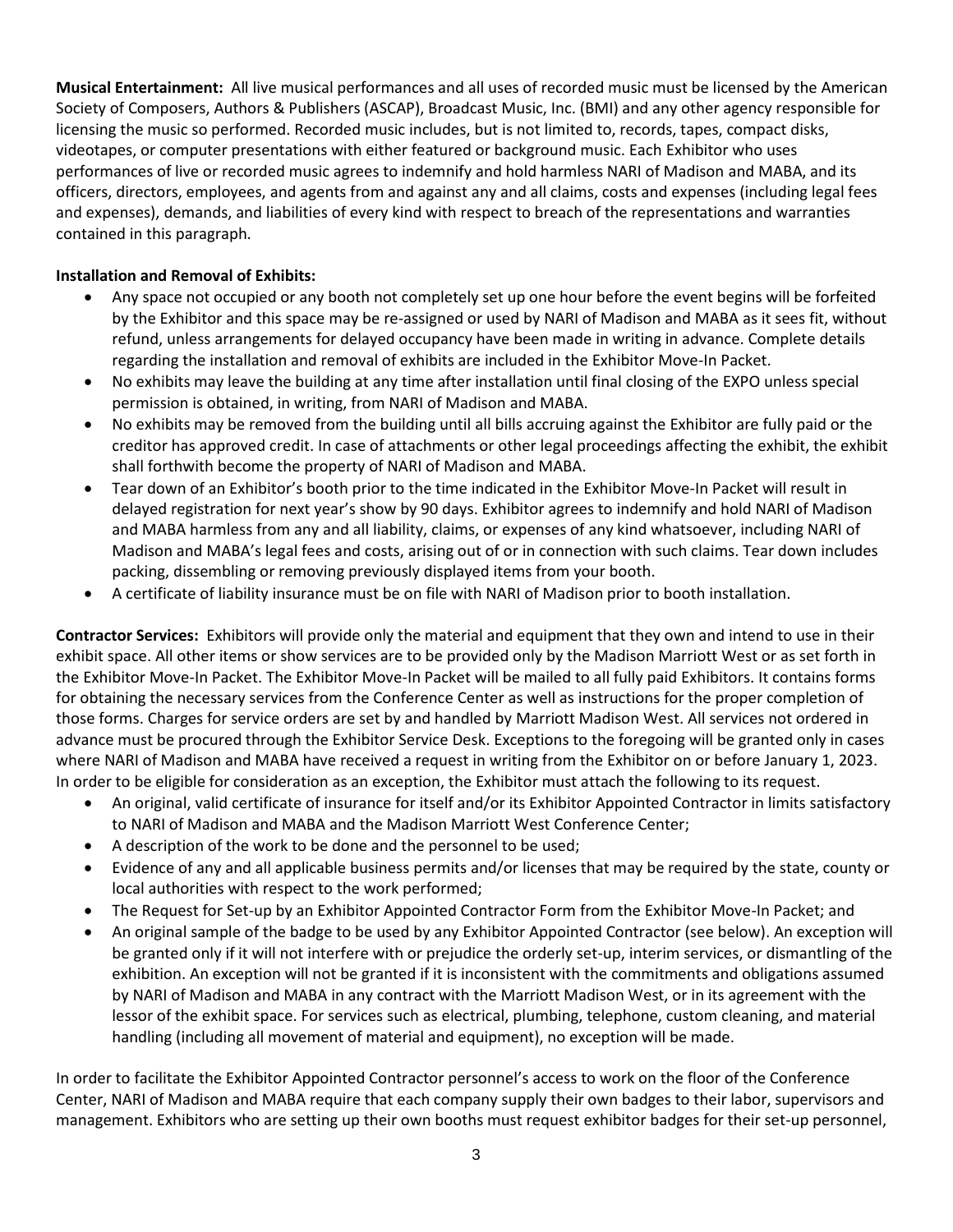even if they will only be present during the set-up and/or tear-down period. Identification badges must be worn at all times on the convention premises. In its sole discretion, NARI of Madison and MABA reserve the right to terminate entry privileges of Exhibitor employees or their agents. To make it possible to set up the EXPO in the limited time available and to avoid confusion and congestion, NARI of Madison and MABA and Marriott Madison West must control all inbound and outbound traffic in loading and unloading areas, in the aisles, or in any other freight traffic patterns.

## **Subletting Space:**

No Exhibitor shall assign, sublet, or apportion the whole or any part of the space allotted to it, nor shall any Exhibitor exhibit therein, any other services, goods, apparatus, or material not manufactured, provided or distributed by the Exhibitor in the regular course of its business without written permission from NARI of Madison and MABA.

## **Catalogs Souvenirs, Solicitations, Etc.:**

Soliciting, polling, interviewing, etc. in any part of Madison Marriott West or on the EXPO show floor is strictly prohibited, and any person so doing will be requested to leave the building. Circulars, catalogs, magazines, folders, and any other matter may be distributed only from within the Exhibitor's booth and must be related strictly to the products and/or services on display or directly available from the individual Exhibitor. Distribution from booth to booth or in the aisles is forbidden, and Exhibitors must confine their exhibit activities to the space they have contracted. Strolling entertainment or moving advertisements outside of exhibit space will be permitted by special contract only. No Exhibitor may place advertising flyers on vehicles in the Marriott parking lot. No Exhibitor may distribute free or discounted expo tickets at the EXPO.

### **Photography/Videotaping**

Exterior and interior of exhibit, including personnel, may be photographed and/or videotaped by NARI of Madison or MABA and photos and videos may be used without further permission.

### **Fire Regulations:**

- Each Exhibitor is expected to be knowledgeable of and adhere to all federal, state and municipal laws and regulations which are in effect at the time of the event while participating in the EXPO. NARI of Madison and MABA do not have any responsibility for Exhibitors' compliance with applicable laws. Compliance with applicable laws is mandatory and is the sole responsibility of the Exhibitor.
- Exhibitors must comply with the regulations of the Middleton, WI Fire Department, and all exhibits must pass Fire Department inspection. Each Exhibitor has the obligation to familiarize itself with the Middleton, WI Fire Department regulations. Any questions regarding specific problems should be referred to the Event Services Department of the Madison Marriott West. This will enable that department to solve any problems sufficiently in advance to be of the most assistance to any exhibitor before the opening of the EXPO.
- Use of Liquid Petroleum gases or open flames or storage or handling of flammable liquids, chemicals, or harmful hazardous substances is prohibited unless prior written approval is obtained from the Madison Marriott West and the Fire Marshal. Copies of any approvals obtained from the Fire Marshall must be provided to NARI of Madison and MABA and the Madison Marriott West prior to any use of the substances contemplated by this paragraph.
- Any vehicles on the show floor must adhere to the Motor Vehicle Exhibition guidelines of the City of Middleton and be inspected and approved prior to the EXPO opening.

### **Care of Building:**

Installation of materials of any kind to the walls, ceiling, columns, floors or other common areas of the Madison Marriott West Conference Center, inside or outdoors is prohibited. Exhibitors may not mark, damage, or deface any part of the building or property belonging to the Madison Marriott West. Any such damage shall be the sole responsibility of the Exhibitor. Sand, gravel, topsoil or loose materials may not he brought into the building unless Exhibitor obtains prior written approval from the Madison Marriott West and provides a copy of such approval to NARI of Madison and MABA. Brick, stone or other similar materials may not be cut on the premises unless vacuum is used to prevent dust and debris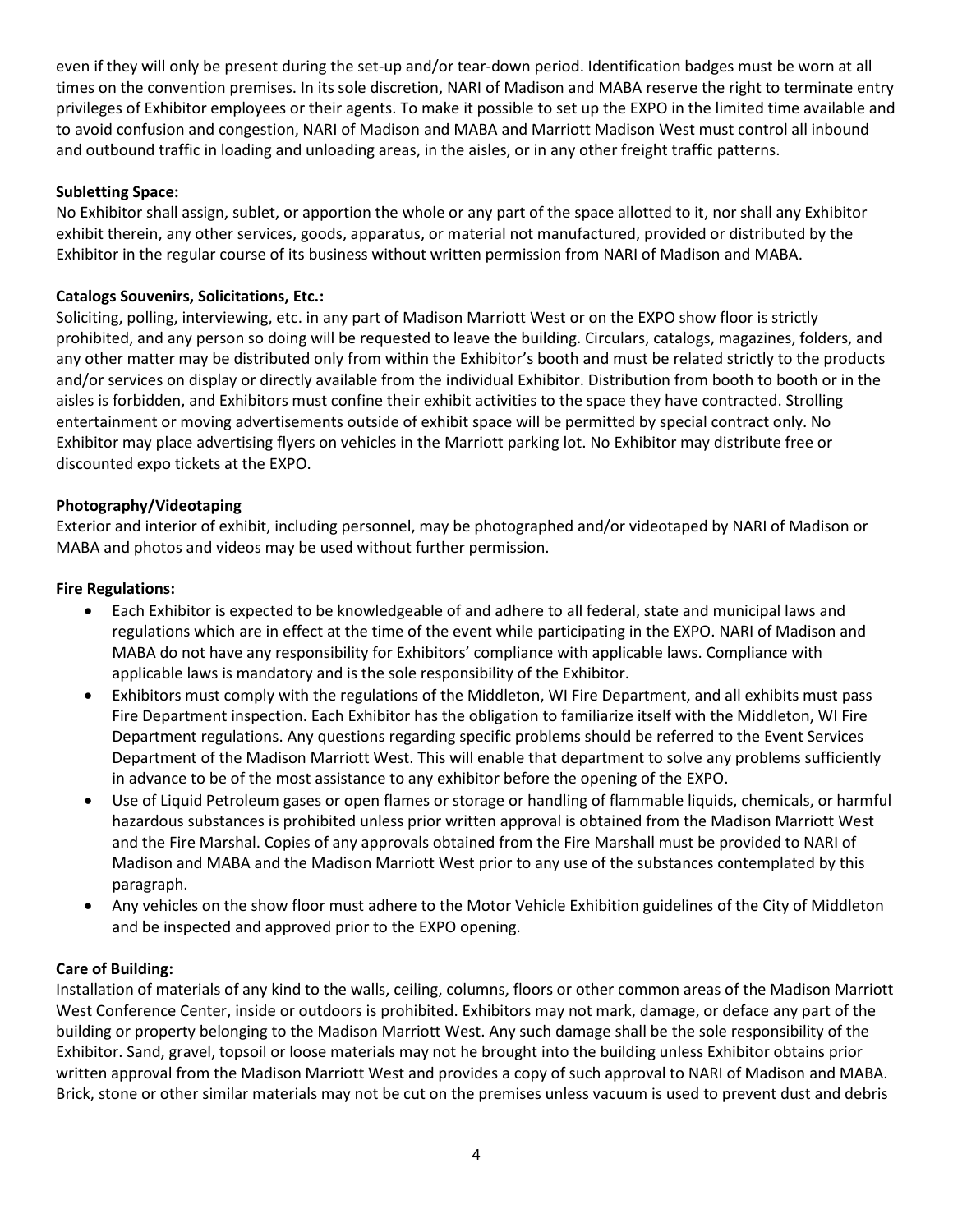from entering air or remaining on floor. Exhibitors using pools, hot tubs, etc. must supply their own hoses and must use liners. A pump must be available in order to drain these displays in an emergency.

### **Liability:**

Neither NARI of Madison, MABA, Madison Marriott West, members of the NARI of Madison and MABA Expo Committee, nor the officers, directors, employees, or agents of any of them shall have any liability for any personal injury to the Exhibitor or its officers, guests, agents, or employees, or to any other person in attendance at the Exposition; or for any damage to or loss of any property of the exhibitor or any of its officers agents, employees, invitees, or of any person in attendance at the EXPO; whether such injury, damage or loss is caused by action of the elements or by acts or omissions of any such parties, whether any such injury, damage, or loss occurs prior to, during, or after the EXPO, unless such injury, damage, or loss is the direct result of the gross negligence or willful act of one or more of such parties. The Exhibitor, on signing the Agreement, expressly releases such parties from, and agrees to indemnify them against, any and all claims for such injury, damage, or loss, and hereby waives same. NARI of Madison and MABA require each exhibitor to provide a certificate of liability insurance naming NARI of Madison, MABA and Marriott Madison West as additional insureds covering public liability and loss, including damage and theft, to protect against possible claims arising out of the operation of his or her exhibit.

### **Eventualities:**

In the event that an event, including but not limited to, acts of God, acts, regulations, or orders of government authorities, fire, flood or explosion, war, disaster, civil disorder (including labor disputes or demonstrations of any kind), curtailment of transportation facilities, or other emergency makes it illegal, or otherwise impractical for NARI of Madison, MABA or Madison Marriott West to provide the facilities or services contracted herein, this Agreement shall terminate without further obligation on the part of any party hereto. In the event of postponement or disruption of the EXPO for any cause beyond the control of NARI of Madison and MABA, neither NARI of Madison and MABA nor Madison Marriott West shall have any obligation whatsoever to Exhibitors. Settlement by adjustment may be made to each Exhibitor on a pro rata basis (not to exceed 25 percent) for routine commitments that it has found necessary to make for initial organization work. Admission to the EXPO will be available to all registered EXPO attendees. NARI of Madison and MABA makes reasonable attempts to attract qualified attendees to its EXPO but does not guarantee specific volumes or levels of attendees. The Exhibitor hereby waives any and all claims against NARI of Madison and MABA for damages or compensation due to cancellation, postponement or disruption of the EXPO pursuant to this paragraph.

#### **Amendments:**

NARI of Madison and MABA's Executive Directors shall have full power in the interpretation and enforcement of all rules contained herein, and the power to make, from time to time, such reasonable amendments thereto and such further rules and regulations as it shall consider necessary for the proper conduct of the EXPO, provided same do not materially alter or diminish the contractual rights of the Exhibitor.

### **Americans with Disabilities Act (ADA) Requirements:**

Exhibitor agrees to comply with applicable ADA requirements and agrees to hold NARI of Madison and MABA harmless from and indemnify them against all claims that may be brought against Exhibitor because of the Exhibitor's noncompliance with ADA requirements. All Exhibitor personnel who may need special assistance or auxiliary aids pursuant to the ADA should contact NARI of Madison and MABA as soon as possible.

#### **Right of Entry and Inspection:**

NARI of Madison and MABA or its designee shall retain the right and unfettered discretion at any time to enter the leased area occupied by Exhibitors and to inspect any material distributed or made available in the leased area.

#### **Governing Law and Dispute Resolution:**

This Agreement shall be construed and enforced according to the laws of the State of Wisconsin. The parties may attempt to mediate any dispute between them regarding this Agreement. But, any judicial proceedings between them relating to this Agreement shall be in the Circuit Court for Dane County, State of Wisconsin and the related appellate court with jurisdiction. Notwithstanding anything to the contrary herein, the Exhibitor agrees that this Agreement is